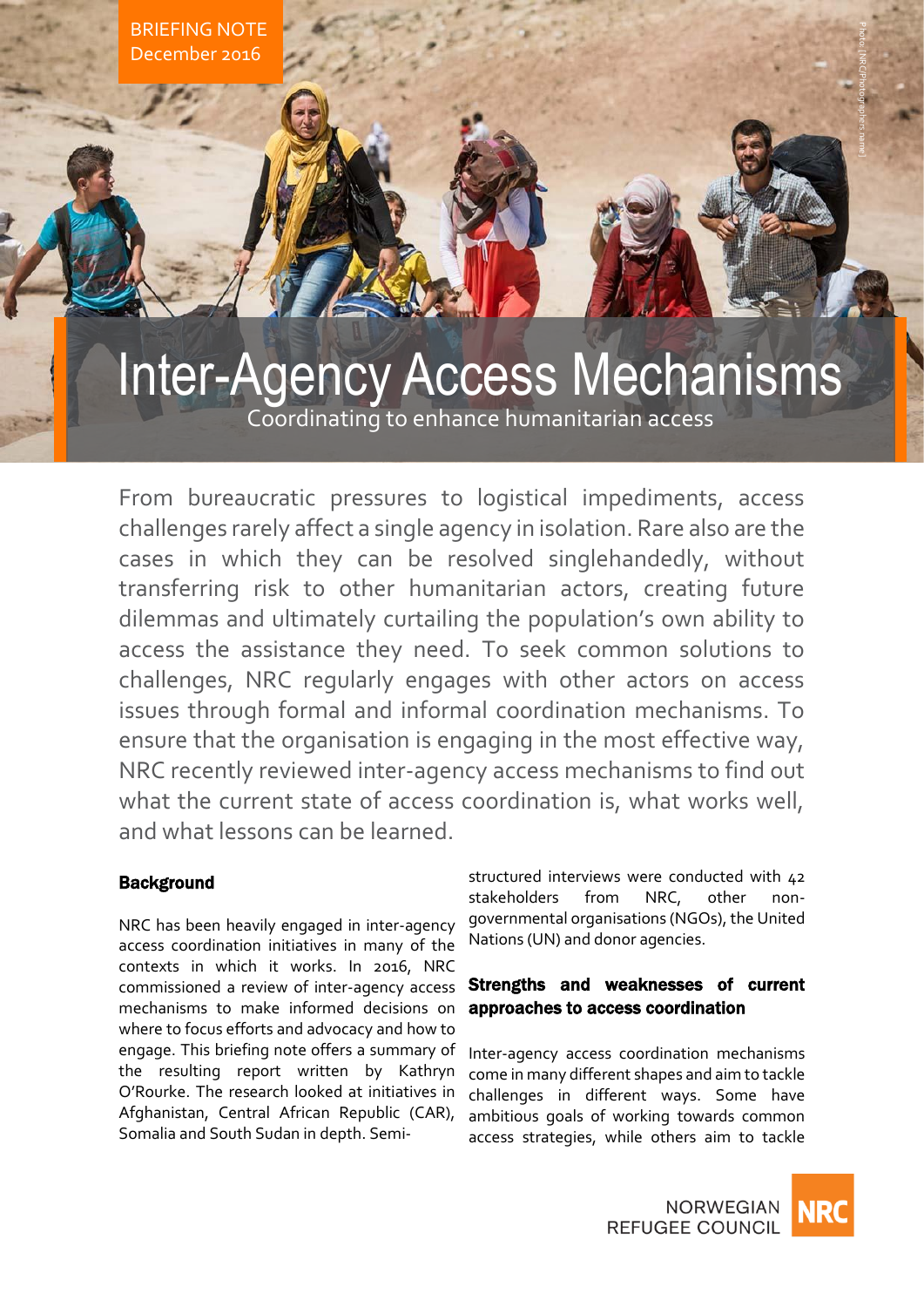logistical or bureaucratic impediments, or disparate sources on security-related access resolve civil-military issues. Some groups are constraints. Their robust reciprocal formal, others are informal, some comprise of relationships, protection of individual identities NGOs exclusively, while others include UN and tight restrictions on the dissemination of agencies. Despite the broad range of data instils confidence among NGOs that they approaches examined, interviews revealed that can balance the benefits of sharing accessperceived strengths and weaknesses of current related information, while minimising the approaches to access coordination were largely potential risks to their own operations. similar in each of the four contexts.

Generally, there was a strong sense of mechanisms used their leverage to successfully dissatisfaction with the lack of progress made by advocate for the maintenance of humanitarian formal inter-agency access mechanisms. space for NGOs. The South Sudan NGO Forum Interviewees across the four contexts made built constructive relations with a range of references to the burden of multiple meetings authorities, using these to lobby against the and frustration with the repetition of access- imposition related discussions taking place in different impediments. Recently, the Forum's advocacy coordination fora. Most agreed that merely towards the transitional government is believed turning up to meetings is insufficient, to have influenced revision of proposed laws highlighting the need for organisations to that threatened to impede humanitarian commit financial and human resources to joint agencies' independence and operations. In work, as well as the need for clarity on what Somalia in late 2015, NGOs working in Puntland concrete outcomes can realistically be achieved came under increasing pressure to accept local through coordination mechanisms.

The lack of tangible progress made by formal attempts to negotiate bilaterally were inter-agency access mechanisms appeared to be unsuccessful, the Somalia NGO Consortium linked to the fact that frank discourse on access issues was often inhibited by lack of coherence and trust among group members. Many participants are reluctant to openly share support of UN leadership and the donor sensitive information about security, local networks, and operating procedures in formal coordination meetings. In particular, some NGO respondents expressed concern about the risk of being closely associated with UN coordination It should be noted, however, that even those mechanisms, especially where the UN's political objectives were seen to compromise its neutrality. In such contexts NGOs are likely to have more confidence in NGO-only access coordination mechanisms, making them more effective than NGO-UN mechanisms.

The importance of NGO-only coordination is reflected in the success of the International NGO Safety Organisation (INSO) in Afghanistan, Somalia and CAR. INSO is seen to play an essential role in consolidating information from

In several contexts NGO-only coordination of punitive bureaucratic authorities' intervention in their operations, jeopardising humanitarian independence. After stepped in. They advocated on behalf of the wider community, directly towards relevant government authorities, as well as enlisting the community. The coordinated action led by the Consortium shielded individual NGOs from further repercussions.

NGO-only coordination mechanisms that could point to tangible successes in overcoming access constraints had difficulty in ensuring transparency in discussion and reporting. This seemed to be linked to concerns about how information could potentially be misused, as well as scepticism about the value of sharing information to achieve operational or policy outcomes. This reluctance to share information limited the ability of coordination mechanisms'